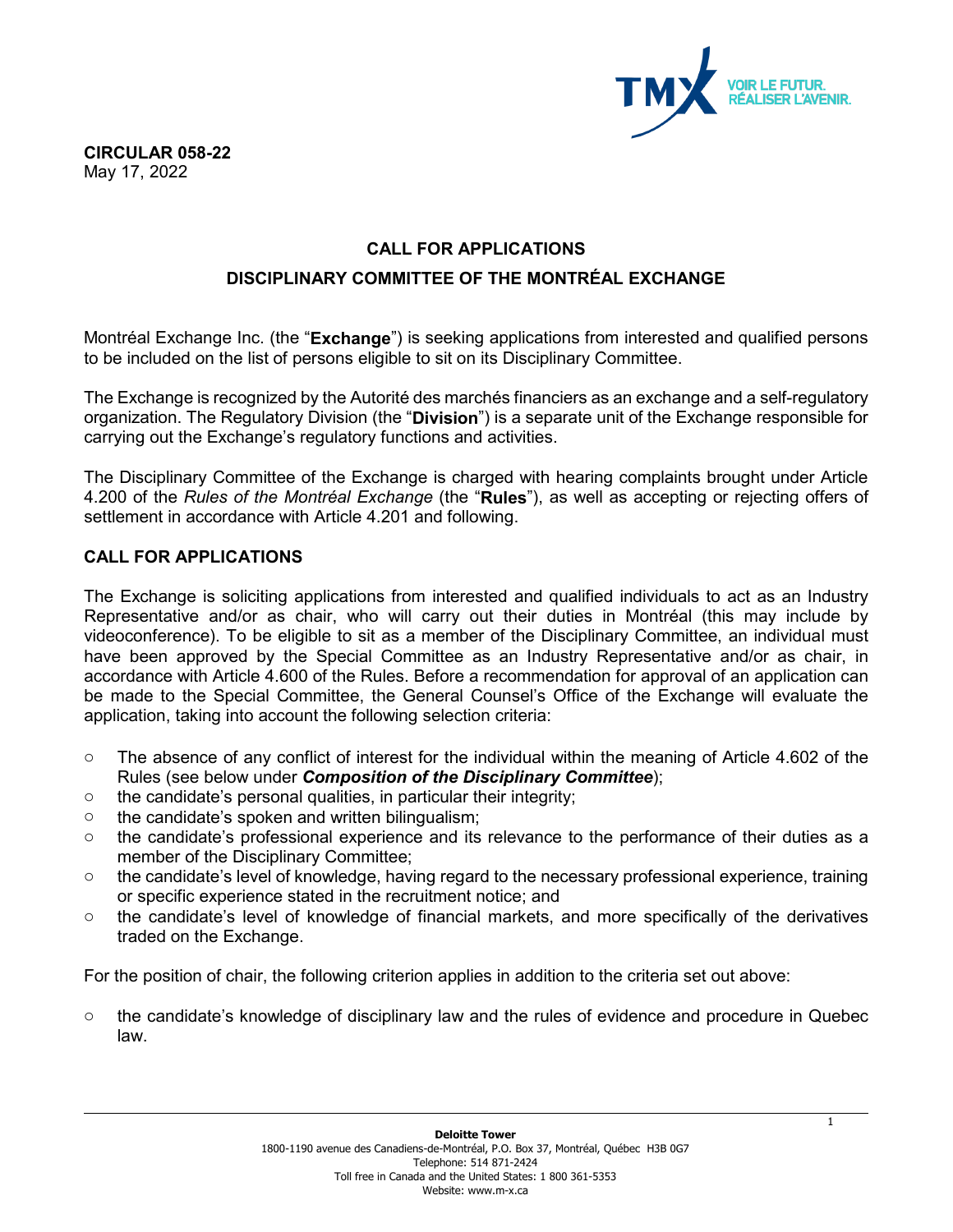

The names of the candidates, the decision of the Special Committee, the list of eligible persons and any information and documents relating to an application are confidential. Lastly, any interested person must send their application and relevant documents to the Exchange's General Counsel's Office, which will carry out any checks on the candidate that it deems relevant.

# **COMPOSITION OF THE DISCIPLINARY COMMITTEE**

The General Counsel's Office of the Exchange shall be responsible for establishing and maintaining a list of persons eligible to sit as members of a Disciplinary Committee. This list and any changes to it must be approved by the Special Committee of the Division.

As provided in Article 4.600 of the Rules, this list shall be composed of two categories of individuals:

- (a) Member of the Disciplinary Committee / Industry Representative
	- (i) a person who is or has been a director, officer or partner of an Approved Participant of the Exchange; or
	- (ii) a person who is not in a conflict of interest pursuant to paragraph (b) of Article 4.600 of the Rules;

An Industry Representative may serve as Chair to the extent provided in the Rules.

- (b) Chair of the Disciplinary Committee / Qualified Lawyer
	- (i) must be a Qualified Lawyer in accordance with Articles 4.1 and 4.600 of the Rules, i.e. a person who has practised law in Québec for at least 10 years and who has relevant experience as the Exchange may determine; and
	- (ii) not be in a conflict of interest situation pursuant to subsection (b) of Article 4.600 of the Rules.

A conflict of interest is defined as follows:

## **Article 4.602 Conflict of interest**

- (a) An individual is ineligible to act as a Member if the individual:
	- (i) is, or has been, in the three years preceding the date of the relevant Notice of Proceedings, a member of the Special Committee;
	- (ii) is or has been, in the three years preceding the date of the relevant Notice of Proceedings, a director, officer or partner of either the Bourse or of the Respondent (if the Respondent is not an individual), or any of their affiliated corporations or entities;
	- (iii) has an Immediate Family Member who is or has been, in the three years preceding the date of the relevant Notice of Proceedings, a director, officer or partner of either the Bourse or any of its affiliated corporations or subsidiaries, or of a Respondent (if the Respondent is not an individual) or any of its affiliated corporations or subsidiaries;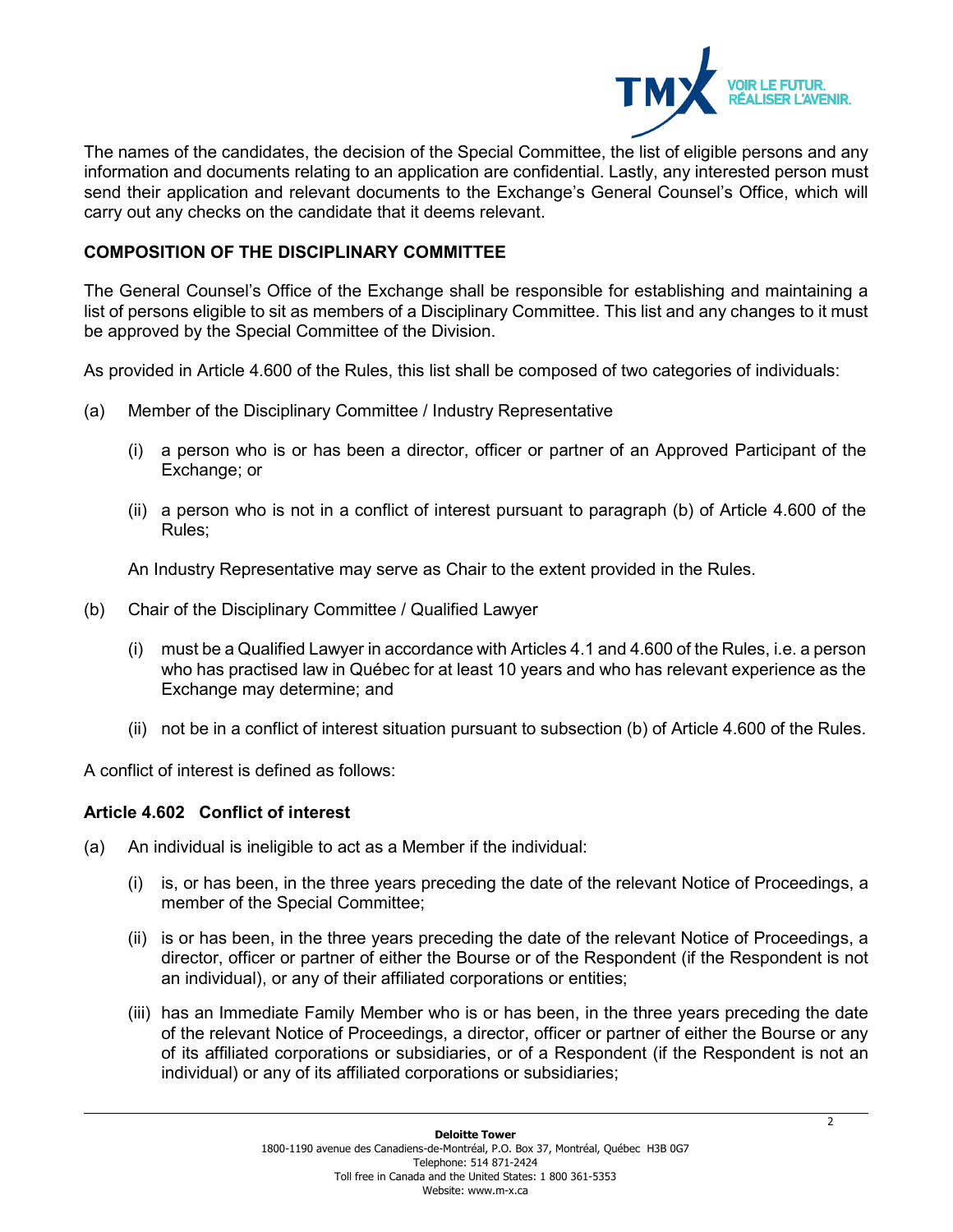

- (iv) receives a consulting, advisory or other compensatory fee from the Bourse or any Respondent, other than as remuneration as a member of the board of directors or any board committee, or as a part-time chair or vice-chair of the board or any board committee, or the receipt of fixed amounts of deferred compensation for prior service with the Bourse or the Respondent that is not contingent on continued service;
- (v) is, with respect to any Respondent or any employee of the Regulatory Division, in one of the situations described at Articles 202 or 203 of the Code of Civil Procedure (with the necessary modifications); or
- (vi) has or had another relationship to a Party, or is in any other situation, that may create a reasonable apprehension of bias.
- (b) An individual who is selected for a Disciplinary Committee despite knowing that they are in one of the aforementioned situations shall decline the selection, advising the Secretary of the reasons therefore. A Member who enters, or learns that he is in, one of the aforementioned situations after accepting to sit on a Disciplinary Committee shall immediately notify the Secretary, who shall in turn notify the Special Committee. The Secretary shall also immediately notify the Special Committee if he is advised by any other Person that a Member is in one of the aforementioned situations.
- (c) The Special Committee shall promptly consider the matter and determine whether to remove the Member (in which case it shall proceed as described in accordance with Article 4.603).

Legal experience in matters relating to the evidentiary and procedural aspects of a disciplinary case is essential to the proper conduct of the Exchange's disciplinary matters and any resulting decisions. A chair may act as Industry Representative to the extent provided in the Rules.

## **COMPENSATION OF MEMBERS**

Members covered by paragraph (b) of Article 4.600 of the Rules (persons who are or have been directors, officers or partners of an Approved Participant and who are not in a conflict of interest pursuant to paragraph (b) of Article 4.600 of the Rules) are compensated as follows:

❖ Retainers at the rate of \$125 per hour (for an active Industry Representative) or \$300 per hour (for a Qualified Lawyer or retired Industry Representative) for hearing preparation (up to 2 hours), for the duration of a hearing, deliberation and writing of a decision, if applicable.

#### **APPLICATIONS**

#### **Application deadline:**

Please send your resume and the attached application form no later than **July 15, 2022** to the attention of:

Marie-Sylvie Poissant, Secretary Montréal Exchange Inc. Email: [mariesylvie.poissant@tmx.com](mailto:mariesylvie.poissant@tmx.com)